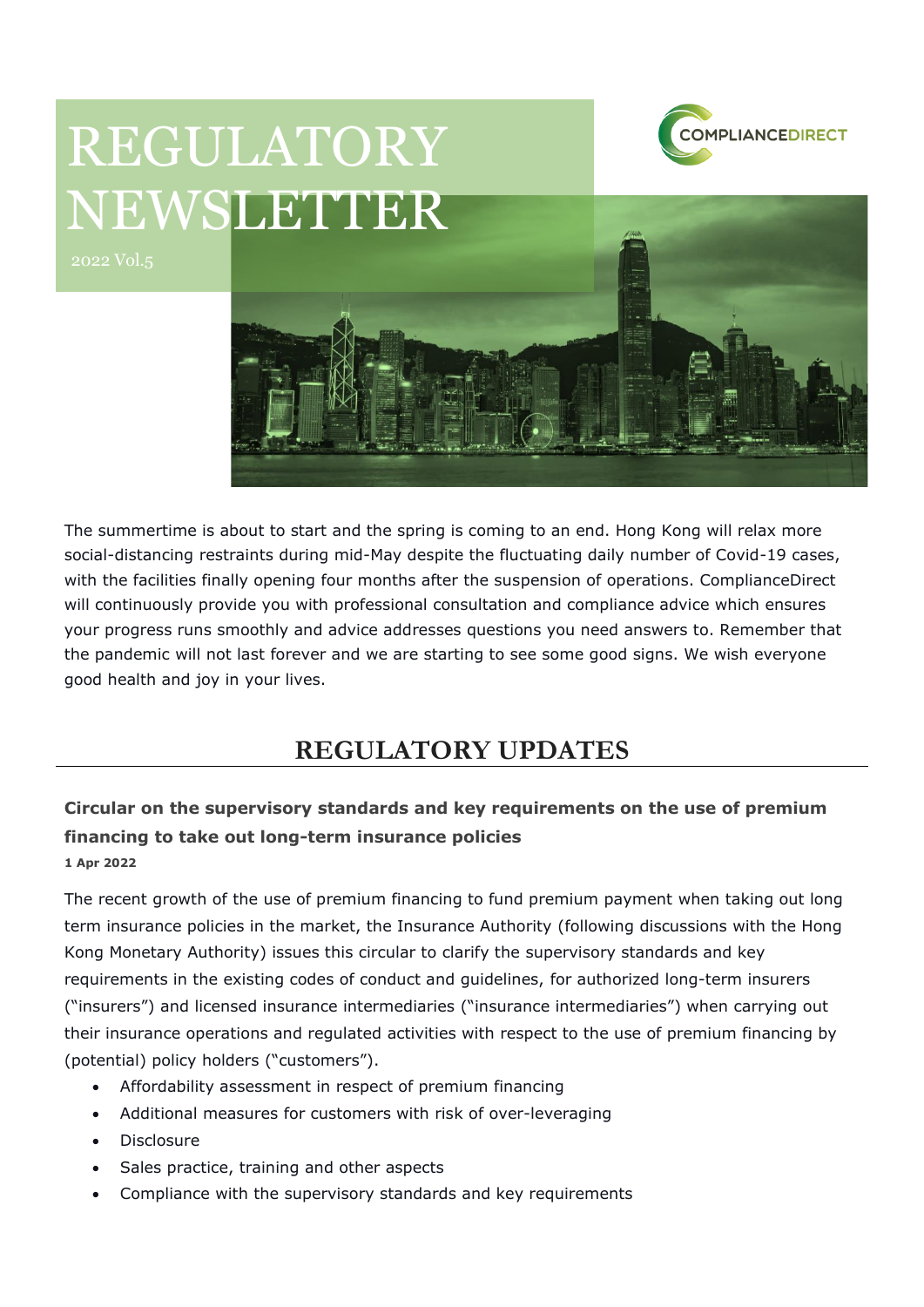#### **[View Circular](https://www.ia.org.hk/en/legislative_framework/circulars/reg_matters/files/Circular_01042022.pdf)**

### **Launch of the Green and Sustainable Finance ("GSF") Data Source Repository 1 Apr 2022**

The IA would like to announce that under the Green and Sustainable Finance Cross-Agency Steering Group ("CASG"), the Centre for Green and Sustainable Finance ("GSF Centre") has launched the GSF Data Source Repository which is now available at [https://www.hkma.gov.hk/eng/key](https://www.hkma.gov.hk/eng/key-functions/international-financial-centre/green-andsustainable-finance/gsf-data-source-repository/)[functions/international-financial-centre/green-andsustainable-finance/gsf-data-source-repository/](https://www.hkma.gov.hk/eng/key-functions/international-financial-centre/green-andsustainable-finance/gsf-data-source-repository/).

The repository was recommended and compiled by the GSF Centre's Data Working Group. The Data Working Group, which is co-chaired by the Hong Kong Federation of Insurers ("HKFI") and Citi, aims to study data needs, identify data gaps, and recommend ways to address such gaps identified to support green and sustainable finance.

The repository contains a set of available data sources for assisting climate risk management and other green and sustainable finance related analysis and research. It was compiled based on current industry practice and it is not exhaustive. The data sources in the repository were mainly produced by reputable international organisations, governments, academic institutions and not-for-profit organisations.

The repository contains data sources in six major areas:

- 1. Climate-related risks including datasets that facilitate assessment in relation to exposure to physical and transition risks under different emissions scenarios and time horizons.
- 2. Climate scenarios including scenarios models and projections that facilitate climate risk analysis and stress testing, or for research and policy purposes.
- 3. Climate-related targets, actions and assessment including datasets that facilitate assessment of portfolio alignment to well-below 2°C or 1.5°C emissions scenarios, and carbon reduction assessment and target setting on country, city or company levels.
- 4. Carbon exposure including datasets that enable analysis of carbon exposure and efficiency.
- 5. Other ESG related including datasets that measure exposure to ESG risks and relevant management.
- 6. Macroeconomics including economic and financial datasets that assist in conducting climate analysis and identifying potential opportunities arising from the transition to a low carbon economy.

The potential use of these data sources for the insurance industry would include managing climaterelated risks in their businesses and facilitating companies in setting climate-related goals and strategies. We hope that you would find them useful.

**[View Circular](https://www.ia.org.hk/en/legislative_framework/circulars/reg_matters/files/Circular_01042022_GSF.pdf)**